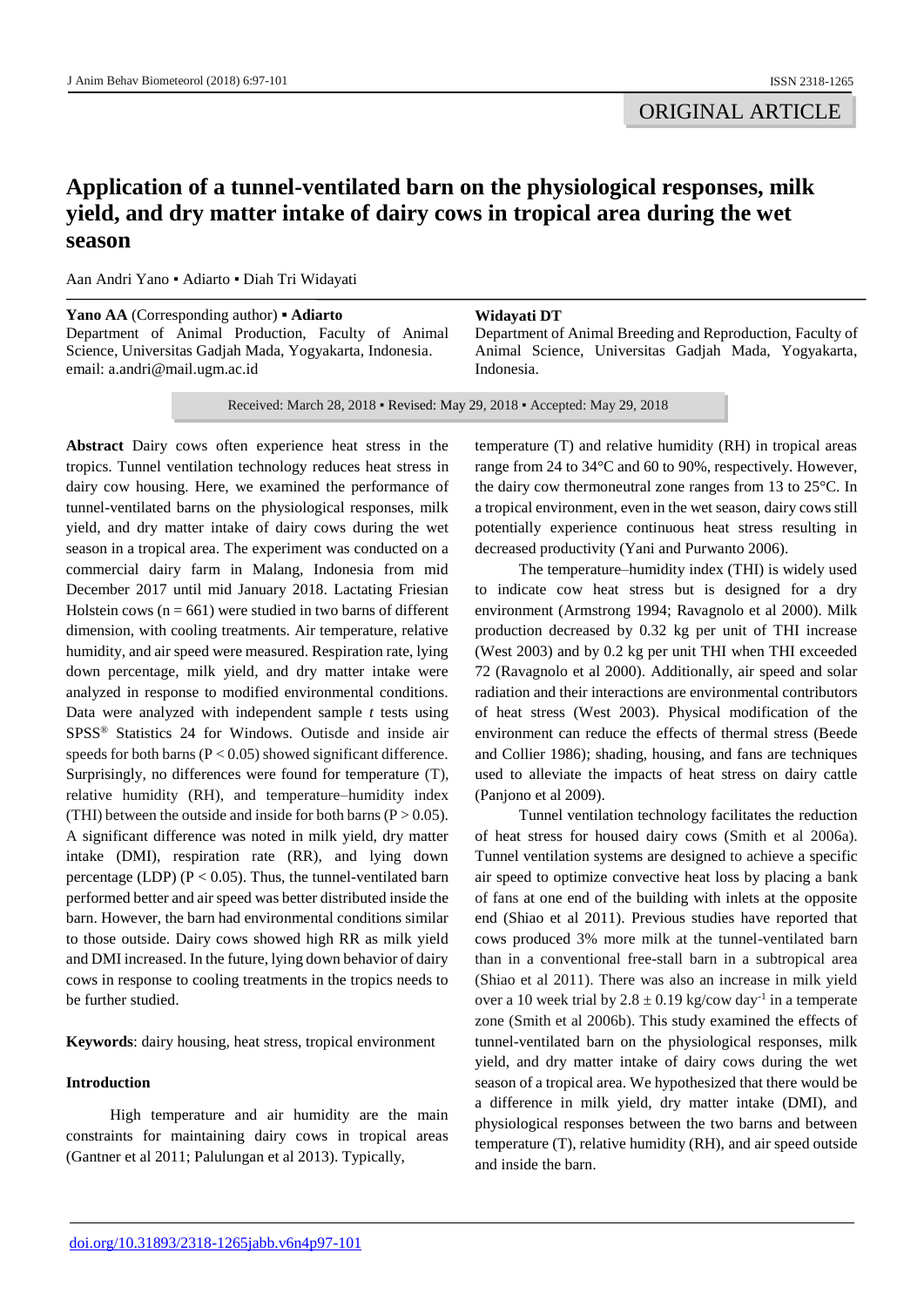#### **Materials and Methods**

The experiment was conducted on a commercial dairy farm in Malang (latitude 07°46'48"-08°46'42" S and longitude 112°31'42"-112°48'48" E), Indonesia from mid December 2017 until mid January 2018 during wet season. The rainfall average from December until January was 268 mm (*Badan Pusat Statistik* (BPS), Central Bureau of Statistics Indonesia 2017). The wet season is categorized by rainfall exceeding 100 mm in one month (As-syakur 2008).

A total of two barn cooling treatments were established. The control barn (BC) had a maximum roof height of 4.85 m, side eaves of 3.65 m, and a total area of 154 m  $\times$  30 m. The treatment barn (BT) had a maximum roof height of 8.3 m, side eaves of 4.9 m, and a total area of  $158 \text{ m} \times 30 \text{ m}$ . Both barns were open at the front. A total of 31 (BC) and 46 (BT) exhaust fans (15 horse power, 1.4 m diameter, 3 blades), were placed at the back of each barn, and were operated for 24 h/d and were covered by a segmental plastic curtain. The pen floors were made of iron segmental lining for pen and the alley was made of concrete. A light was turned on for 12 h during the night. The cow allocation area (117.3 m long  $\times$  4.6 m wide for BC; 120 m long  $\times$  4.6 m wide for BT) was horizontally divided into 2 equal-sized pens in each barn (pen A and B). The space between the two pens was 4.9 m long  $\times$  4.6 m wide. All of the facilities, including the stalls, water and salt trough, headlock, and the floor plan of the two experimental barns were similar.

All animal use protocols for the exploratory research was reviewed and approved by the commercial dairy farm. A total of 661 lactating Friesian Holstein (FH) cows were divided in 2 groups based on their days in milk (DIM). Their average condition before the trial but during the wet season was 11.2±0.83 for pen A of the BC barn, 42.6±2.88 for pen B of the BC barn, 105.8±1.92 for pen A of the BT barn, and 114.6±4.56 for pen B of the BT barn. Every day, cows were moved from other barns (first-lactation cow) to the BC, the BT and other barns based on DIM. Cow population constantly changed in the barn pens because of the different DIM. Thus, to calculate the results, cow sample size was determined by using the smallest population during the research period.

During the 31 day trial period, sample data were taken every 2 days, and barn T, RH, and air speed were measured every 3 h for 24 h both inside and outside of each barn. T and RH were measured using 6 hygrothermographs (Xuzhou Sanhe Automatic Control Equipment Co., Ltd., China) that were consistently spaced in 3 locations above the headlock and stall positions, 2.5 m above the ground in each barn. The outside T and RH were measured at the south and north points of each barn. To plot the diurnal changes and to calculate THI, temperature and RH for each barn was first averaged by time and the number of data points and was then averaged across the number of days [THI =  $9/5 \times T + 32 - 0.55 \times (1 - RH) \times$ 

 $(9/5 \times T - 26)$ , with T in °C and RH in percent] (NOAA 1976). In this study, THI was categorized based on Hahn et al (2009). Air speed measurements were collected similar to T and RH using Lutron LM-8000A (ISO 9001 Quality Management System Certified by SGS).

During the experiment, individual cow respiration rate (RR) was counted five times during a 24 h period since cows were inside the barns at 0300, 0900, 1200, 1800, and 2100. Respiration rate was measured by flank movement per minute and was counted for 15 s (Ortiz et al 2015). Lying down percentage (LDP) was measured similar by first counting the number of standing cows then the number of eating and drinking cows. To calculate the number of lying down cows, the number of standing cows and eating and drinking cows were subtracted from the total number of cows. The LDP was calculated by dividing the number of lying down cows with the number of standing and lying down cows (excluding the eating and drinking cows) and then multiplying the quotient by 100 to calculate the percentage.

#### LDP=

| lying down cows                                            | $x\,100\%$ |
|------------------------------------------------------------|------------|
| laying down cows +(standing cows-eating and drinking cows) |            |

The measurement of other physiological responses, including heart rate, rectal temperature, and pulse rate, were prohibited by the management board of the commercial dairy industry to avoid animal discomfort.

Feed samples for lactating cows were collected at 3 different locations (the front, middle, and rear of the feed line) of the BC and BT barns and were then mixed thoroughly before undergoing 48 h of drying at 55°C. Dried feed samples were pooled, ground, and analyzed. The cows were fed a total mixed ration (TMR) *ad libitum* on the feed line and were allowed continuous access to water. The TMR was composed of alfalfa hay and concentrate. The mean chemical composition of the TMR was 11.89 Mcal of  $NE<sub>L</sub>/kg$ , 16.29% crude protein and 5.17% crude fat (DM basis).

The amount of TMR offered, next-day refusals, and the actual number of cows in each group were recorded daily. Fresh TMR and next-day refusals were sampled daily for two weeks from the 0-d trial date to determine the dry matter intake (DMI) measurement per pen. Cows were milked thrice daily at 0600, 1400, and 2200. Individual milk yields were recorded on a daily basis and were averaged by pen.

Relative environmental measures were expressed as the mean  $\pm$  standard mean error. Bovine data, including RR, LDP, milk yield, and DMI were analyzed by each group. Data were analyzed using IBM® SPSS Statistics 24.0 for Windows. Independent sample *t* tests were used to compare the cooling effect between the two barns at a significance level of P<0.05. If the P-value was close to 0.01, the presence of a tendency was noted.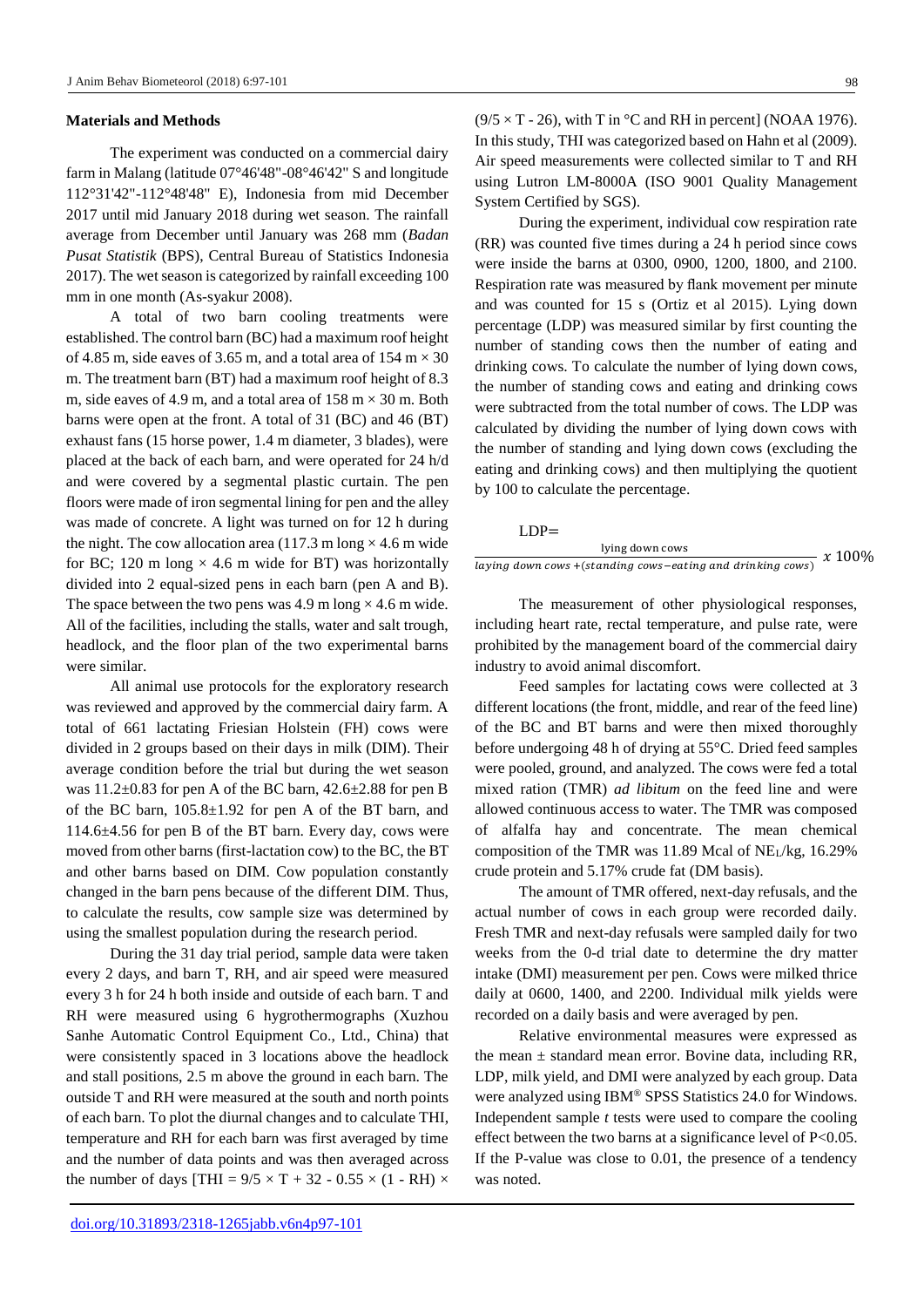## **Results**

There was a significant difference in the air speed between the outside and inside for both barns ( $P < 0.05$ ). However, no differences were found for T, RH, and THI between outside and inside for both barns  $(P > 0.05)$  (Table 1).

For this study, the cows were only out of the barn for milking. Thus, we compared LDP and RR of the cows for the BC and the BT barns. There was a significant difference in milk yield, DMI, RR, and LDP ( $P < 0.05$ ).

| <b>Table 1</b> Mean values of environmental conditions of the tunnel-ventilated barn for 24 h. |  |  |  |
|------------------------------------------------------------------------------------------------|--|--|--|
|------------------------------------------------------------------------------------------------|--|--|--|

| <b>BC</b> Barn   |     |       |       |       |       | Time (h) |       |       |       |       | Mean  | SEM <sub>±</sub> | P                    |
|------------------|-----|-------|-------|-------|-------|----------|-------|-------|-------|-------|-------|------------------|----------------------|
|                  |     | 0000  | 0300  | 0600  | 0900  | 1200     | 1500  | 1800  | 2100  | 2400  |       |                  | value                |
| Temperature      | In  | 20.14 | 19.27 | 20.06 | 22.91 | 23.81    | 22.14 | 20.72 | 19.99 | 20.15 | 21.26 | 0.18             | 0.07 <sup>ns</sup>   |
| $(^{\circ}C)$    | Out | 20.09 | 19.50 | 20.4  | 25.61 | 26.40    | 22.14 | 20.80 | 20.40 | 20.10 | 21.89 | 0.30             |                      |
| Relative         | In  | 87.60 | 89.33 | 88.89 | 83.72 | 83.78    | 89.94 | 93.72 | 88.61 | 87.83 | 85.64 | 1.33             | $0.80$ <sup>ns</sup> |
| humidity $(\% )$ | Out | 89.21 | 89.30 | 88.00 | 83.30 | 76.90    | 84.90 | 92.70 | 84.60 | 89.20 | 86.10 | 1.24             |                      |
| <b>THI</b>       | In  | 67.30 | 66.29 | 67.55 | 71.83 | 73.32    | 70.99 | 68.88 | 67.36 | 67.36 | 69.41 | 0.32             | $0.13^{ns}$          |
|                  | Out | 67.41 | 66.50 | 68.10 | 76.16 | 76.70    | 70.54 | 68.90 | 67.80 | 67.50 | 70.27 | 0.46             |                      |
| Air speed        | In  | 2.39  | 2.65  | 2.87  | 2.38  | 2.19     | 2.26  | 2.20  | 2.18  | 2.65  | 2.56  | 0.06             | $0.00*$              |
| (m/s)            | Out | 1.01  | 0.48  | 0.68  | 1.89  | 2.45     | 1.75  | 1.28  | 1.51  | 1.65  | 1.46  | 0.16             |                      |
| BT Barn          |     |       |       |       |       |          |       |       |       |       |       |                  |                      |
| Temperature      | In  | 19.90 | 19.71 | 20.51 | 23.48 | 24.22    | 21.95 | 20.71 | 20.26 | 19.98 | 21.67 | 0.21             |                      |
| $(^{\circ}C)$    | Out | 20.08 | 19.50 | 20.50 | 24.83 | 25.00    | 22.25 | 20.60 | 20.40 | 20.10 | 21.62 | 0.25             | 0.87 <sup>ns</sup>   |
| Relative         | In  | 89.20 | 92.06 | 87.72 | 83.56 | 79.72    | 91.67 | 94.77 | 89.72 | 89.27 | 85.76 | 1.25             | $0.79^{ns}$          |
| humidity $(\% )$ | Out | 88.65 | 92.60 | 91.17 | 79.80 | 72.80    | 84.40 | 93.10 | 87.30 | 88.70 | 86.22 | 1.30             |                      |
|                  | In  | 67.31 | 67.13 | 68.16 | 72.77 | 73.59    | 70.82 | 68.91 | 67.90 | 67.40 | 69.71 | 0.33             | $0.88$ ns            |
| THI              | Out | 67.80 | 66.70 | 68.30 | 74.57 | 74.10    | 70.73 | 68.50 | 67.90 | 67.50 | 69.79 | 0.37             |                      |
| Air speed        | In  | 3.00  | 2.91  | 3.07  | 3.13  | 2.45     | 2.85  | 2.42  | 2.86  | 3.21  | 2.83  | 0.07             |                      |
| (m/s)            | Out | 0.58  | 0.68  | 0.87  | 1.88  | 2.37     | 1.65  | 1.53  | 1.34  | 2.13  | 1.55  | 0.16             | $0.00*$              |

\*Significant at  $P < 0.05$ ; ns: non-significant at  $P > 0.05$ 

| Variable            |      |       |       | Time(h) | Mean  | SEM <sub>±</sub> |       |      |         |
|---------------------|------|-------|-------|---------|-------|------------------|-------|------|---------|
|                     | Barn | 0300  | 0900  | 1200    | 1800  | 2100             |       |      | value   |
| Lay down percentage | BС   | 84.99 | 88.59 | 72.09   | 70.78 | 83.60            | 80.00 | 0.01 | $0.00*$ |
| $(\%)$              | BT   | 83.23 | 91.56 | 80.27   | 85.53 | 90.20            | 86.20 | 0.01 |         |
| Respiration rate    | BС   | 39.50 | 44.93 | 41.15   | 45.22 | 38.41            | 41.84 | 0.65 | $0.00*$ |
| (imes/min)          | BТ   | 45.34 | 44.59 | 45.15   | 42.00 | 49.78            | 45.38 | 0.59 |         |

\*Significant at  $P < 0.05$ 

**Table 3** Mean of milk yield and DMI sampling of lactating dairy cows.

| Variable            |           | Day sampling |       |       |       |       |       |       |                  |         |
|---------------------|-----------|--------------|-------|-------|-------|-------|-------|-------|------------------|---------|
|                     | Barn      |              |       |       |       |       |       | Mean  | SEM <sub>±</sub> | value   |
| Milk yield $(kg/d)$ | ВC        | 18.99        | 22.03 | 25.50 | 24.77 | 23.12 | 22.55 | 21.87 | 0.96             | $0.00*$ |
|                     | <b>BT</b> | 38.67        | 39.26 | 38.82 | 37.71 | 39.19 | 39.15 | 38.85 | 0.26             |         |
| DMI (kg/cow/d)      | ВC        | 20.05        | 22.00 | 21.95 | 20.85 | 23.35 | 22.61 | 21.70 | 0.97             | $0.00*$ |
|                     | ВT        | 26.40        | 27.80 | 26.70 | 26.95 | 25.65 | 27.26 | 26.59 | 0.19             |         |

\*Significant at  $P < 0.05$ ; ns: non-significant at  $P > 0.05$ 

## **Discussion**

There were consistent results for both barns (Table 1). Surprisingly, environmental modifications did not lead to a decrease in ambient temperature or an increase in the relative humidity even though there were a number of fans in the barns. THI in the tunnel-ventilated barn did not decrease when compared to outside conditions. Suadsong et al (2008) reported high T and THI both outside and inside the barns in

a tropical area (31.4°C, 83.1 outside and 26.5°C, 78 inside, respectively). Inside RH was relatively similar to the outside (74.6%); however, outside RH was lower (86.5%) than our findings (Table 1). The thermoneutral zone for dairy cows has a wide range: 13–18°C (McDowell 1972); 4–25°C (Yousef 1985); and 5–25°C (Jones and Stallings 1999).

The findings of the current study are consistent with those of Ruakura and Roads (2015) where ventilation provides the uniform distribution of air. In this study, the air speed in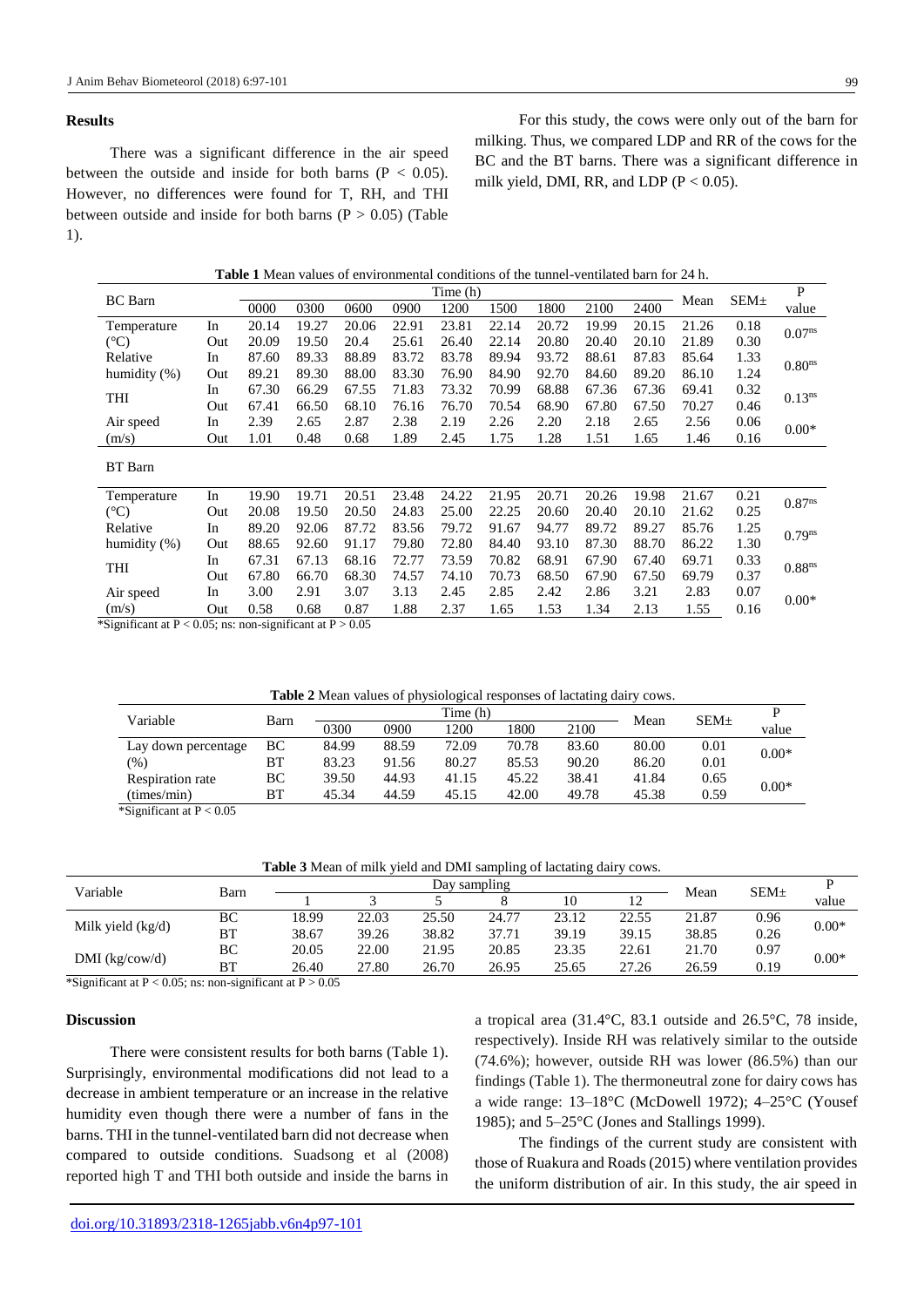both barns was relatively similar during the study and ranged from 2.18 to 3.21 m/s. Shiao et al (2011) found that wind speed inside the tunnel-ventilated barn ranged from 1.23 to 2.06 m/s, which is lower than the results of our current study.

The THI in the tunnel-ventilated barn and outside of both barns exceeded the critical point of 72 at 1200 inside and outside both barns, suggesting that the cows were exposed to conditions conducive to heat stress for 3 h until 1500. Additionally, the cows were moved from inside the barn to the milking parlor at 1400, which continued the exposure to conditions that contribute to heat stress. However, sprinklers are provided by the commercial dairy industry for loading areas and for some locations on the path to the loading area. Sprinklers are used to alleviate the impact of heat stress on dairy cattle (Chan et al 1997). Shiao et al (2011) reported that using a sprinkler cooling system significantly increased the potential efficacy and feasibility of tunnel-ventilated barns for alleviating cow heat stress in hot and humid areas.

Cow milk yield in the BT barn was higher than that in the BC barn. High milk yield reflects the high availability of energy to produce milk (Gwayumba et al 2002). These results indicate that high milk may be due to higher DMI in the BT barn. It has been shown that increased DMI increases milk yield (Puggaard et al 2014). Smith et al (2006b) showed an 11% increase of DMI can increase milk yield to 2 kg of milk/cow day-1 . However, higher milk yield increased internal body heat (Wang et al 2018). Therefore, it is not surprising that cows in the BT barn had higher RR than those in BC barn; heat dissipation was expressed through higher RR. Additionally, heat accumulation was also influenced by the T inside the barn.

The T inside of the BT barn was slightly higher than that of the BC barn. Hahn et al (1997) showed that T was positively correlated with RR. Shiao et al (2011) reported RRs (42–53 times/min) similar to the present findings (Table 2). Increased RR in cows happens when the ambient T reaches 19°C and sweating commences at 25°C (Maia et al 2005ab). At 1200, the outside T reached 26.40°C (BC barn) and 25°C (BT barn), suggesting that dairy cows started to sweat when they were milked at 1400. Astuti and Sudarman (2015) suggested that increased RR was due to high humidity (greater than 78% relative humidity); RH in this study was reported greater than 78%. However, recommended RR for cow ranges between 26 and 35 times per min (Reece 1993).

Cow LDP in the BT barn was higher than the cows in the BC barn. Herbut and Angrecka (2018) reported that lying down behavior decreased when THI started to increase. However, since lying down behavior was only exhibited when the cows were inside the barn, our study cannot validate the findings of the previous research due to similar THI for both barns. Furthermore, this study is limited by the lack of information on lying times.

The tunnel-ventilated barn performed better and air speed was better distributed inside the barn in this tropical area. However, the barn showed similar air T, RH, and THI as the outside environmental conditions. Dairy cows had higher higher RRs with increased milk yield and DMI. The effects of a tunnel-ventilated cooling system on dairy cow lying down behavior in the tropics need more examination in future studies.

## **Acknowledgements**

The authors would like to express our sincere thanks to Indonesia Endowment Fund for Education for providing financial support for the research under grant 20160711037569.

#### **References**

Armstrong DV (1994) Heat stress interaction with shade and cooling. Journal of Dairy Science 77:2044–2050.

As-Syakur A (2008) Evaluasi zonaagroklimat dari klasifikasi schimidt-ferguson menggunakan aplikasi sistem informasi geografi (SIG). Journal Pijar 3: 17-22.

Astuti DA, Sudarman A (2015) Physiological status, blood profile and body composition of sheep fed with ca-saponified lemuru oil coated by herbs. Bulletin of Animal Science 39:116-122.

Beede DK, Coolier RJ (1986) Potential nutricions for intensive managed cattle during thermal stress. Journal of Dairy Science 62:543-550.

BPS. Agricultural Statistic based on Census 2017. https://www.bps.go.id/linkTableDinamis/view/id/1016: BPS; 2017.

Chan SC, Huber JT, Chen KH, Simas JM, Wu Z (1997) Effect of ruminally inert fat and evaporative cooling on dairy cows in hot environmental temperatures. Journal of Dairy Science 80:1172**–** 1178.

Gantner VP, Mijic P, Kuterovac K, Solic D, Gantner R (2011) Temperature-humidity index values and their significance on the daily production of dairy cattle. Mljekarstvo 61:56-63.

Gwayumba W, Christensen DA,McKinnon JJ, Yu P (2002) Dry matter intake, digestibility and milk yield by friesian cows fed two napier grass varieties. Asian-Australasian Journal of Animal Science 15: 516-521.

Hahn GL, Gaughan JB, Mader TL, Eigenberg RA (2009) Thermal indices and their application for livestock environments. In: DeShazer JA (ed) Livestock Energetics and Thermal Environmental Management ASAE, St. Joseph, MI, pp 113-130.

Hahn GL, Parkhurst AM, Gaughan JB (1997) Cattle respiration rate as a function of ambient temperature. ASAE, St. Joseph, MI, Paper# MC97-121

Herbut P, Angrecka S (2018) Relationship between THI level and dairy cows behaviour during summer period. Italian Journal of Animal Science 17:226-233.

Jones GM, Stallings CC (1999) Reducing heat stress for dairy cattle. Virginia Cooperative Extension, Virginia.

Maia ASC, daSilva RG, Loureiro CMB (2005a) Respiratory heat loss of Holstein cows in a tropical environment. International Journal of Biometeorology 49:332-336.